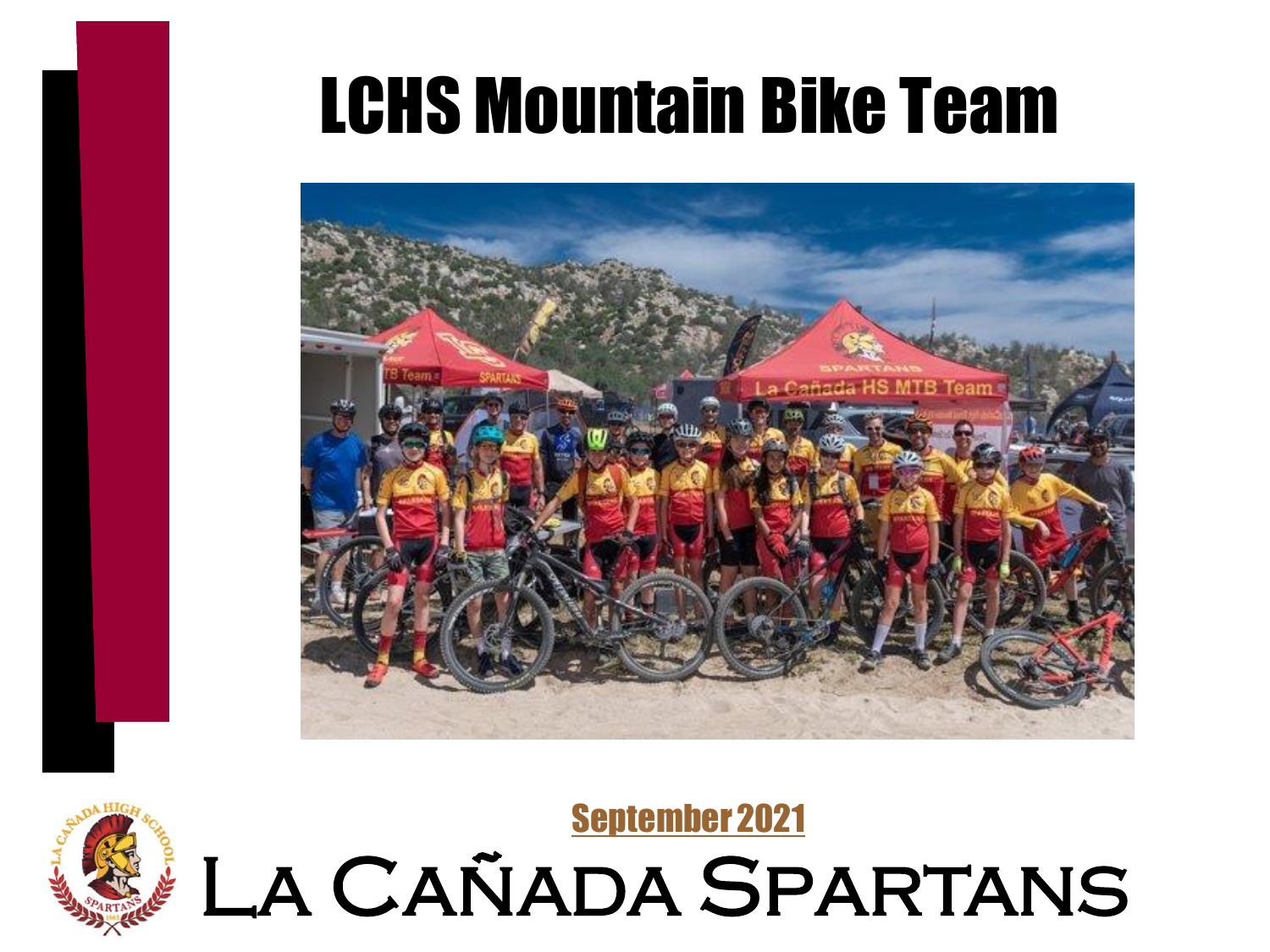#### NICA

- ➢ NICA (National Interscholastic Cycling Association)
- $\triangleright$  Cross Country mountain bike riding and racing (Olympic sport)
	- $\triangleright$  6<sup>th</sup> 12<sup>th</sup> grade, boys & girls
	- $\triangleright$  Participation subject to league mandated rider:coach ratio – 6:1
	- ➢ 30+ Leagues / Over 1000 teams / Over 20k riders / 22% girls

La Cañada Spartans

 $\triangleright$  Growing at just under 40%

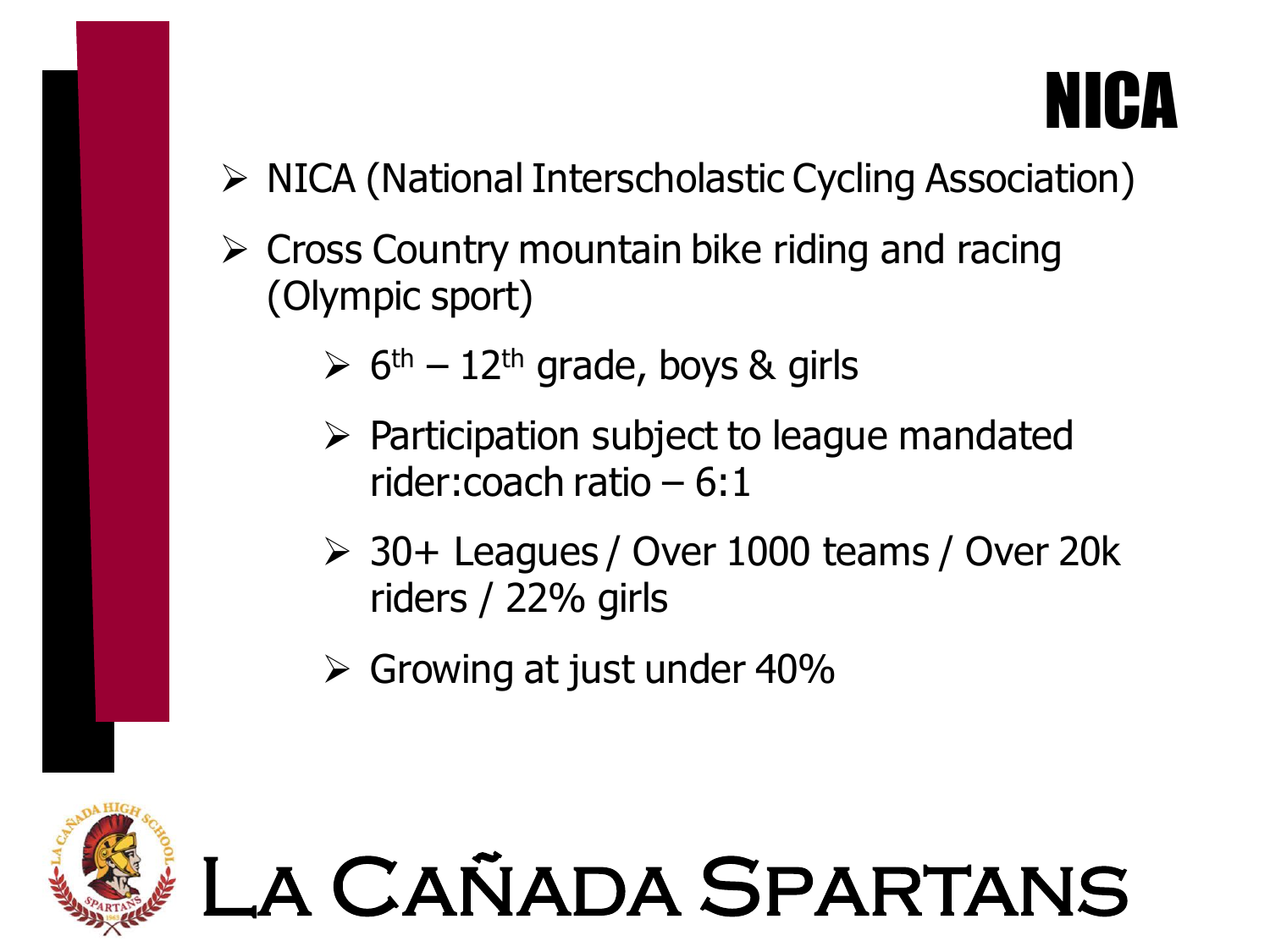## SoCal League ([www.socaldirt.org\)](http://www.socaldirt.org)

- ➢ Over 70 teams / over 1,000 racers
- $\triangleright$  Five race weekends plus a 6th HS only SoCal Championship
- $\triangleright$  Team scoring only for HS
- ➢ Middle School races **Saturday**
- ➢ High School races Sunday
- $\triangleright$  First race weekend Feb 19/20



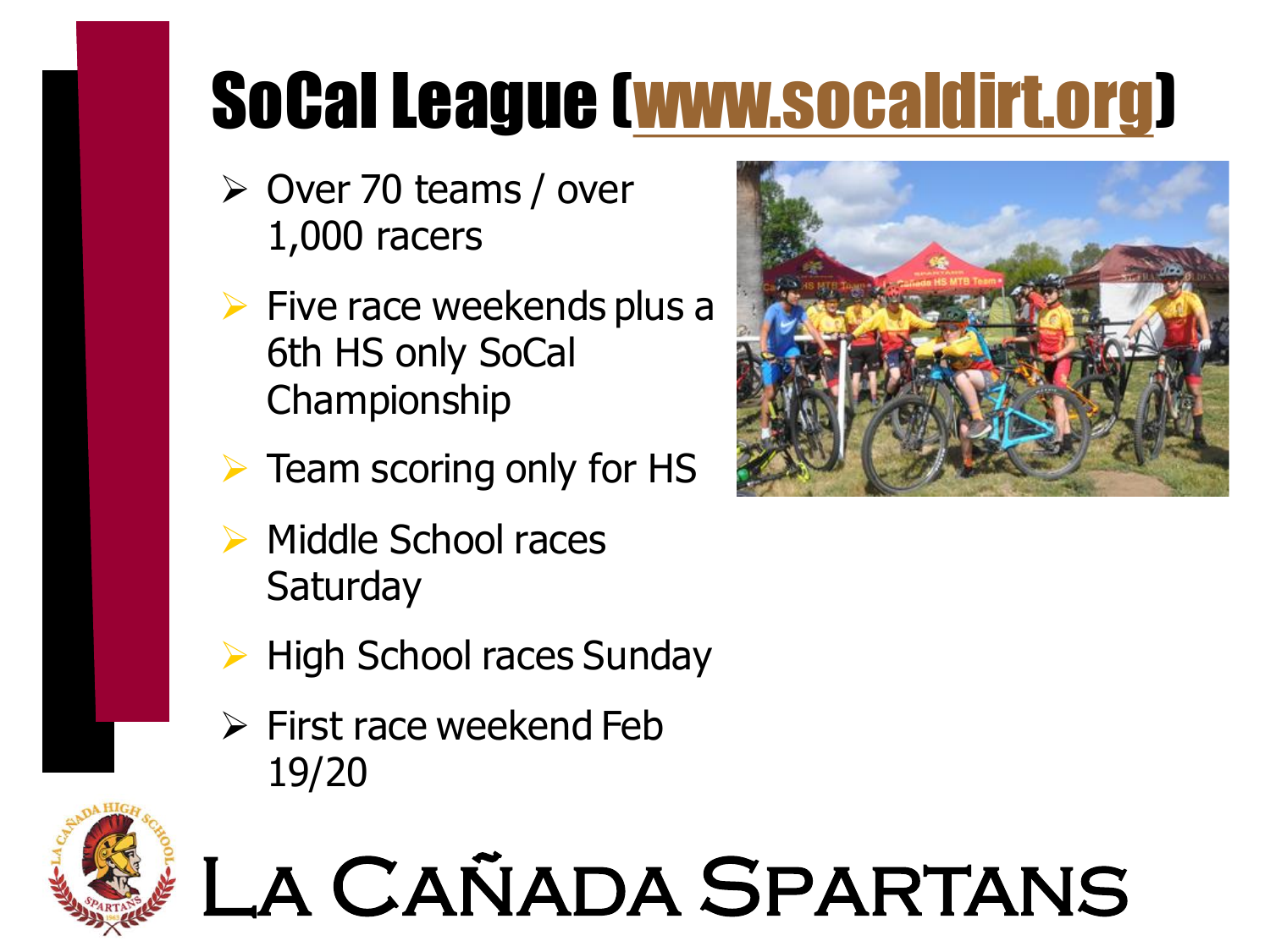### LC MTB Team

➢ Year 4

- $\geq$  Last year 63 riders and over 20 coaches, no races due to Covid
- $\geqslant$  501c3 set up to govern team
- $\triangleright$  Team Director Derek Grey + 4 other Board of Directors
	- $\triangleright$  Administrative, relationship with league (NICA), pay fees, manage rosters, emergency contact lists
	- $\triangleright$  Relationship with LCHS
	- $\triangleright$  Find coaches
	- $\triangleright$  Volunteer requirement



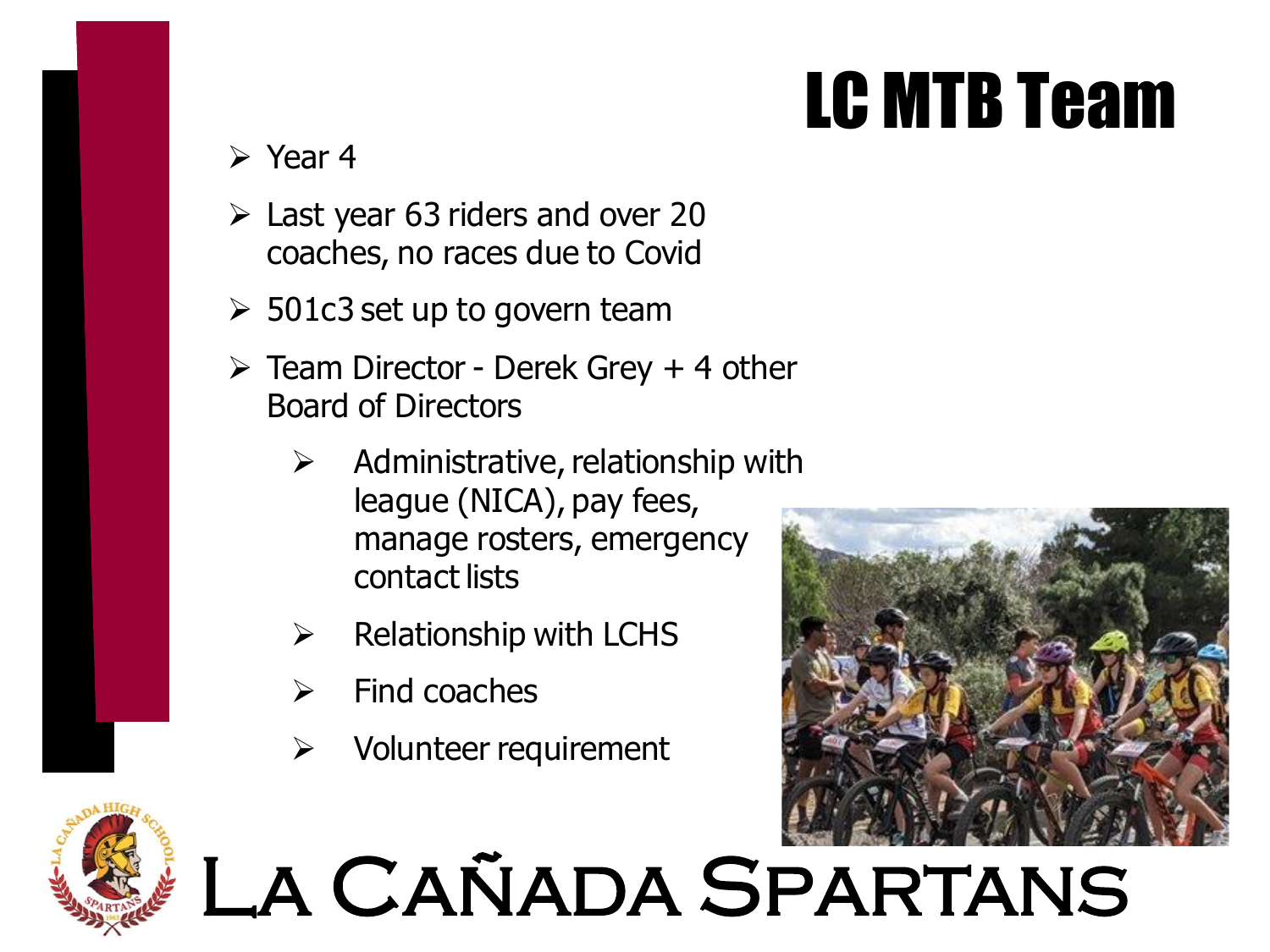#### **Coaches**

#### ➢ Head Coach - Bill Barker

- $\triangleright$  IG: billybobbikes
- ➢ Strava: Billy Bob Barker
- $\triangleright$  POD Leaders parent coaches
- $\triangleright$  Adults/coaches in order to ride with team must:
	- $\triangleright$  Get league certification
	- ➢ Get LCUSD background check and TB test



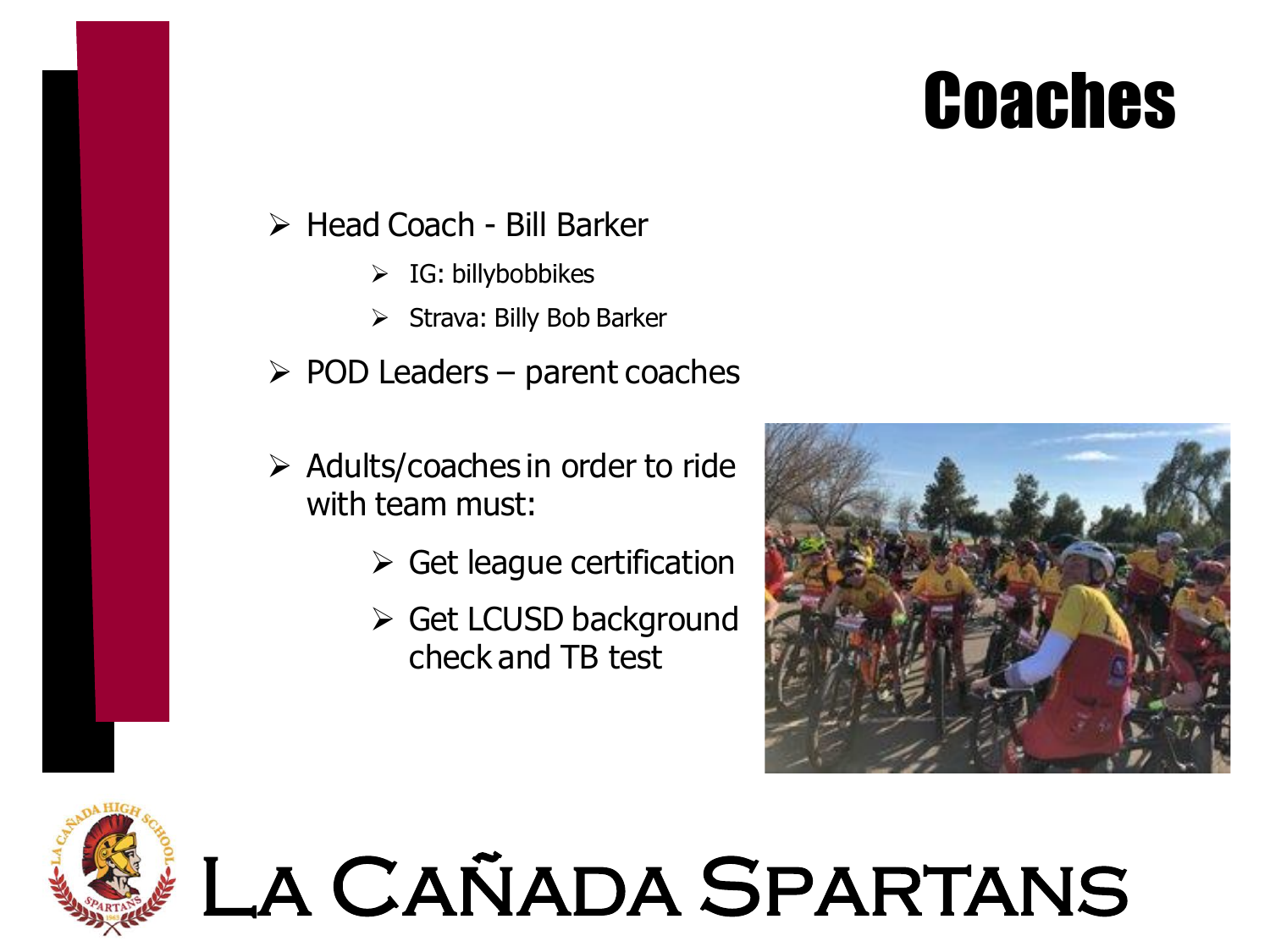#### Mission/Vision

- $\triangleright$  Nurturing the next generation of cyclists in a supportive, FUN, yet competitive environment
- $\geq$  Our goal is to work with athletes of all abilities
	- $\triangleright$  We start in October with the very basics, and will progress steadily through late May



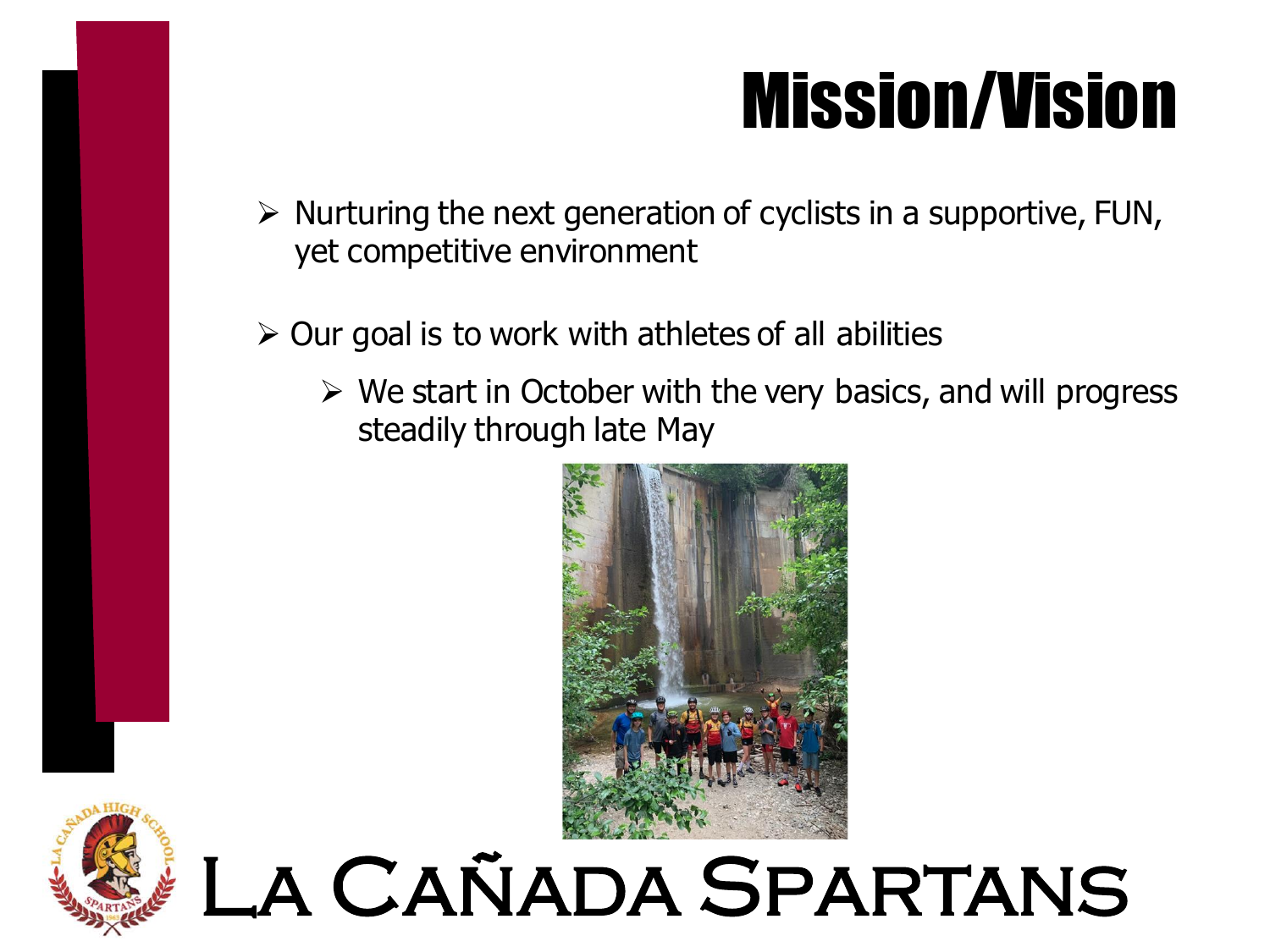#### Why Join?

- Riding is fun!
- Lifetime enjoyment
- **Healthy Lifestyle**
- ➢ Everybody plays
- Individual development within a team environment
- Make new friends
- Teaches grit & perseverance







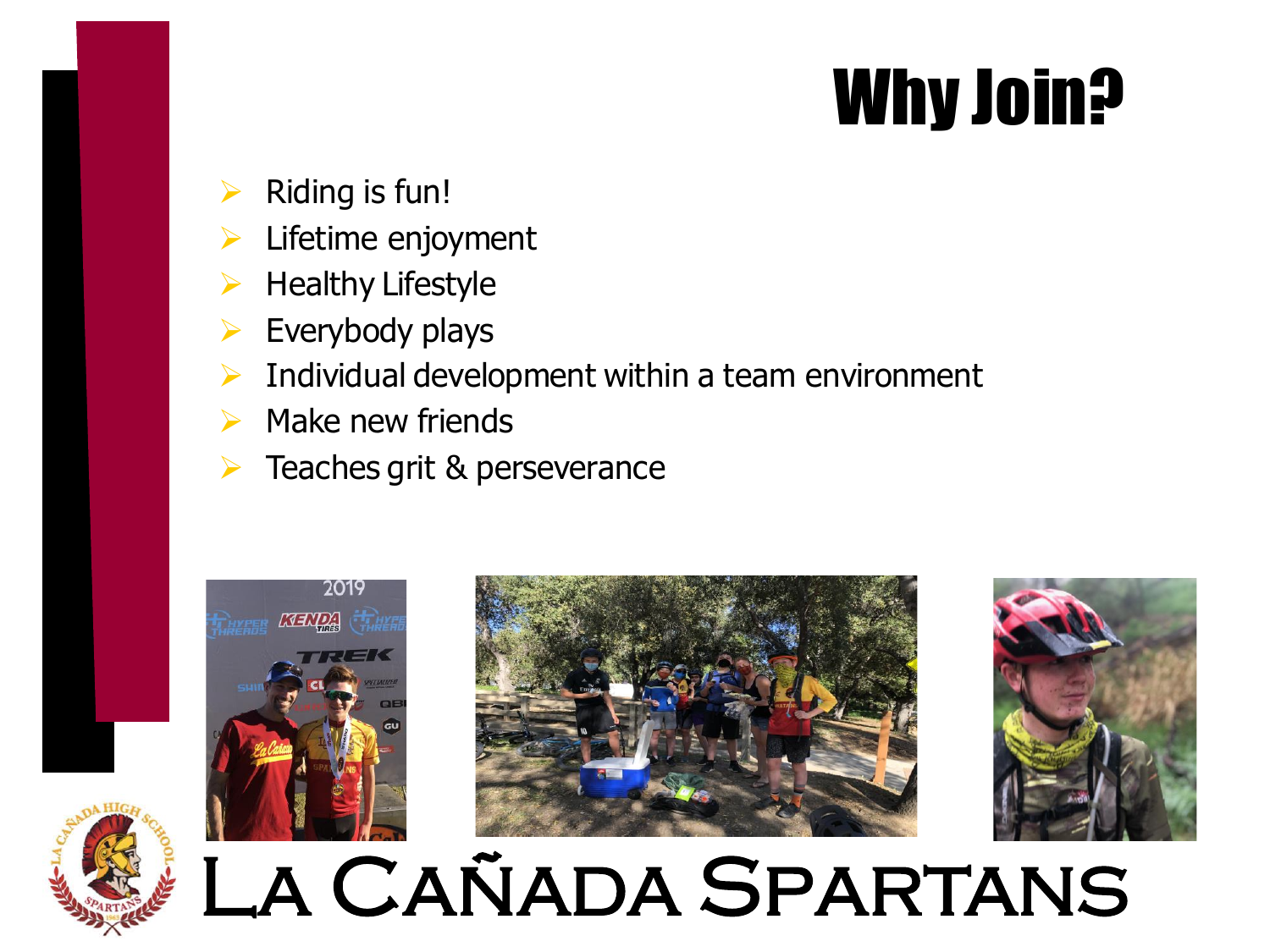#### 3 Phases to Season

 $\triangleright$  Pre-Season Skills Training: Oct. 15 – Nov. 30

 $\triangleright$  In Season Training: 12/1 – End of May

➢ Races: First Race Feb 19/20





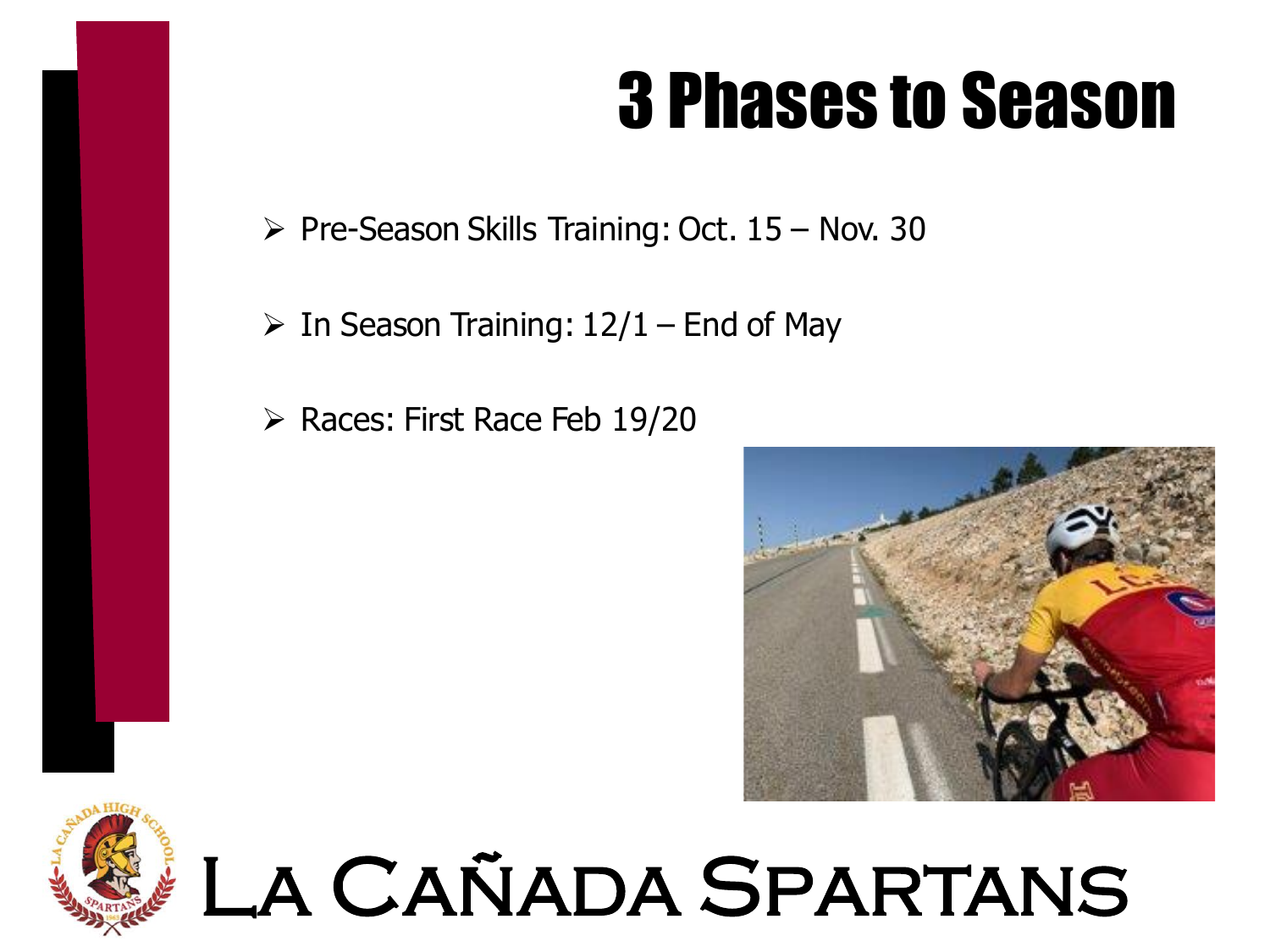### Skills Training

- $\triangleright$  Pre-Season:  $10/15 11/30 -$ 6 team activities (Saturdays for 1.5-2 hours each)
	- ➢ Riding Protocols
	- ➢ Riding Skills
	- ➢ First Aid
	- ➢ Bike Maintenance
	- $\triangleright$  Off Bike Training -Core, recovery, diet
	- ➢ Race Strategy



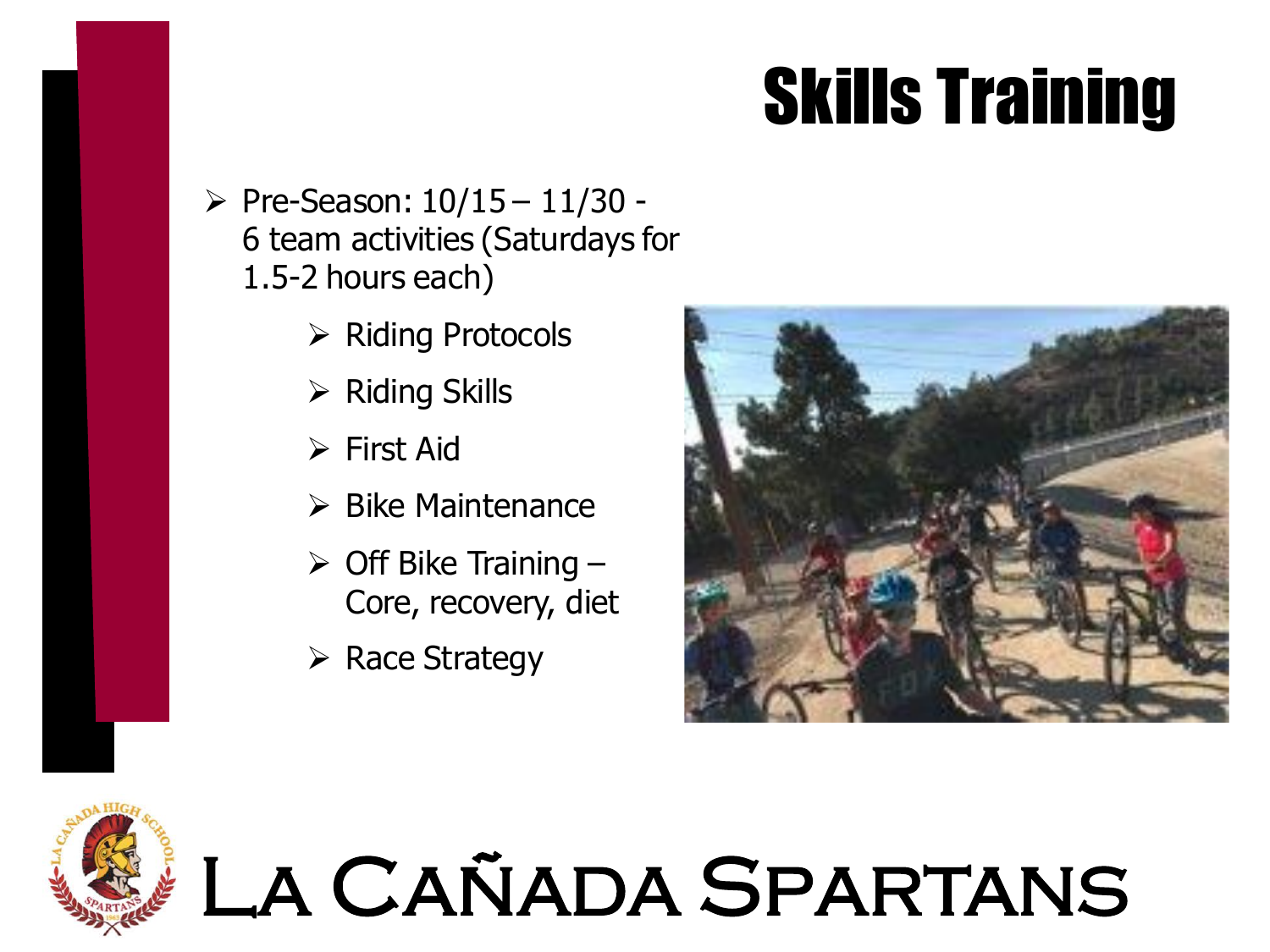## In Season Training - Practices

- $\triangleright$  Begins 12/1
- ➢ Following NICA/SoCal/LA County/LCHS guidelines with respect to Covid guidelines for vaccinated and unvaccinated
- $\triangleright$  Max: 6 rider / 1 coach ratio, ideally 8:2
- ➢ M/W/S, M/R/S or T/R/S training days; Start and end times set by Pod (Saturday tends to be longer rides)
- $\triangleright$  Ideally rider has built up some fitness before 12/1



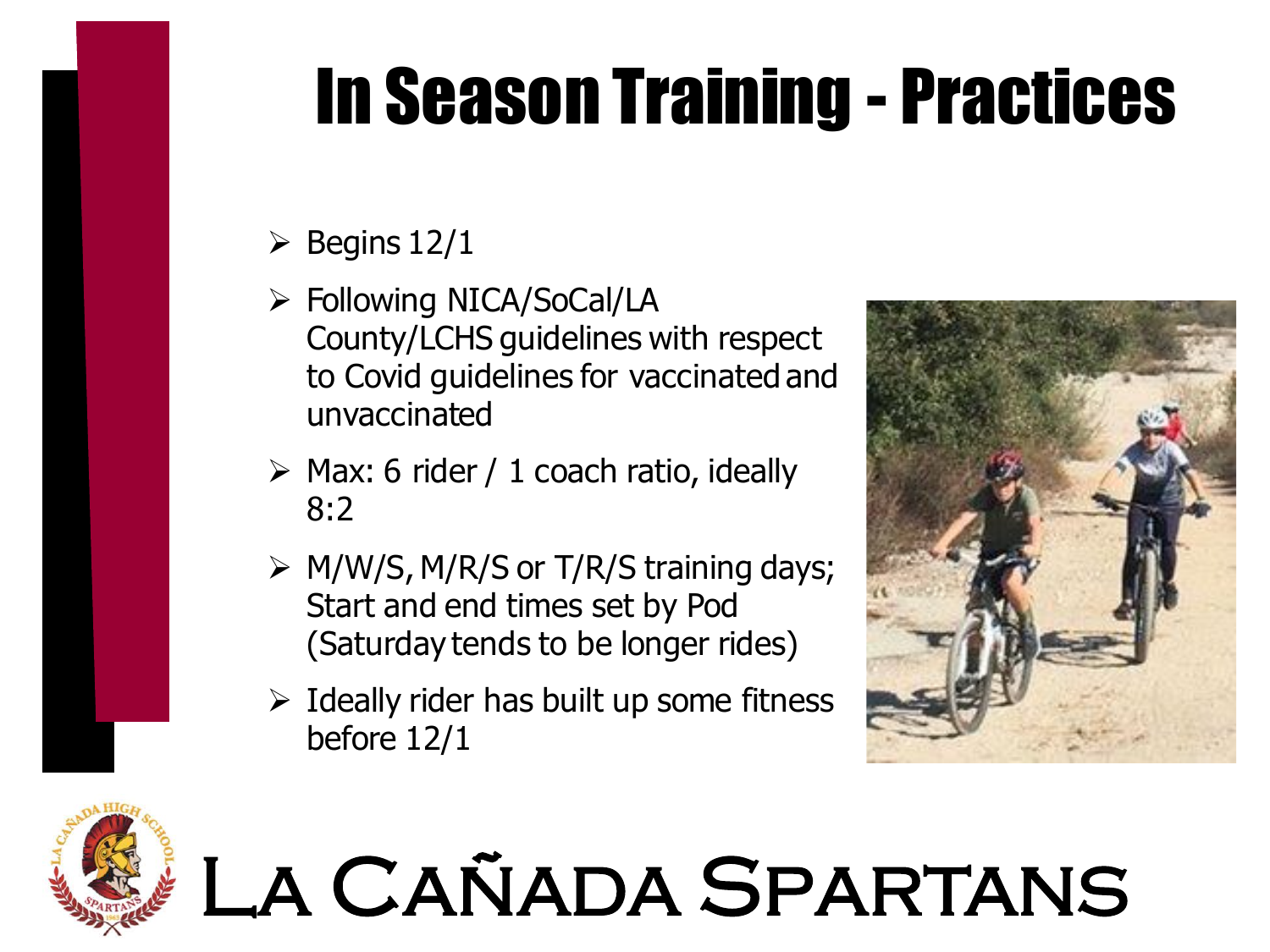site, ride course, lunch as team, MS races, dinner as team

## **Saturday** - Arrive AM, set up **Race Weekends**

- **Sunday** Breakfast as team, HS races, break down site
- ➢ Feb 19-20 Lake Perris
- ➢ Mar 12-13 Vail Lake
- $\triangleright$  Mar 26-27 Vail Lake
- $\triangleright$  Apr 2-3 Lake Castaic
- $\geq$  Apr 30/May 1 Lake Cachuma
- $\triangleright$  May 13-15 Tehachapi (HS only)





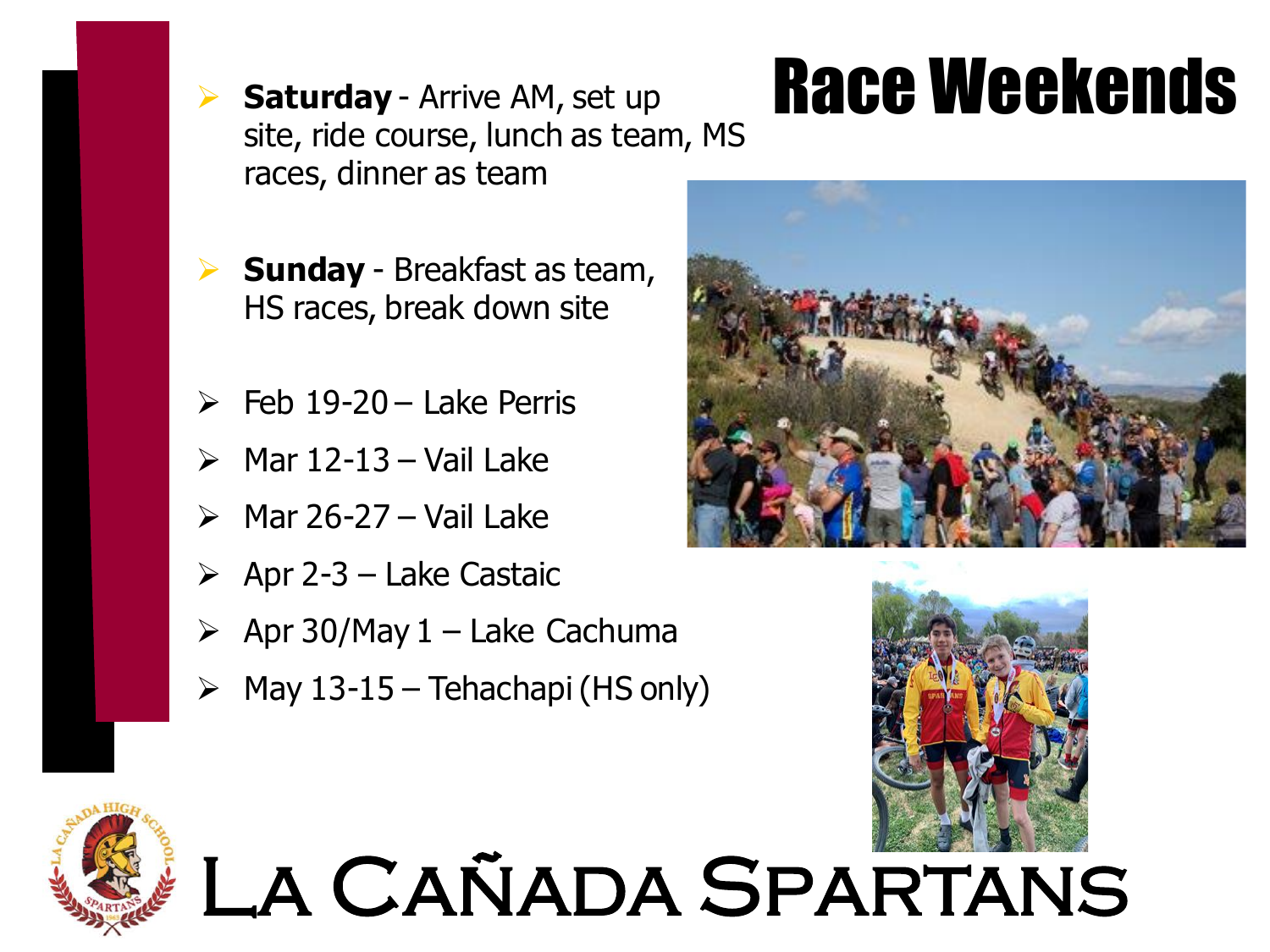### SoCal League – Middle School

#### **Saturday Middle School Racing Schedule**

| Field                                        | <b>Start Time</b> | Laps        | Mileage | <b>Numbers Colors</b> |
|----------------------------------------------|-------------------|-------------|---------|-----------------------|
| <b>WAVE 1</b>                                | Stage 1:45 PM     |             |         |                       |
| Girls Level 3 Grades 7/8                     | 2:00 PM Sat       | 2           | 6.5     | 1000s                 |
| Girls Level 2 Grades 6-8                     | 2:04 PM Sat       | 2           | 6.5     | 2000s                 |
| Girls Level 1 Grades 6-8                     | 2:08 PM Sat       | 2           | 6.5     | 3000s                 |
| <b>WAVE 2</b>                                | Stage 2:45 PM     |             |         |                       |
| Boys Level 3 Grades 7/8                      | 3:00 PM Sat       | 3           | 10      | 4000s                 |
| Boys Level 2 Grade 8                         | 3:04 PM Sat       | 2           | 6.5     | 5000s                 |
| Boys Level 2 Grade 6/7                       | 3:08 PM Sat       | 2           | 6.5     | 6000s                 |
| <b>WAVE 3</b>                                | Stage 3:45 PM     |             |         |                       |
| Boys Level 1 Grade 8                         | 4:00 PM Sat       | $\mathbf 2$ | 6.5     | 7000s                 |
| Boys Level 1 Grade 7 (Even<br>Number Plates) | 4:03 PM Sat       | 2           | 6.5     | 8000s                 |
| Boys Level 1 Grade 7 (Odd<br>Number Plates)  | 4:06 PM Sat       | 2           | 6.5     | 8000s                 |
| Boys Level 1 Grade 6                         | 4:09 PM Sat       | $\mathbf 2$ | 6.5     | 9000s                 |

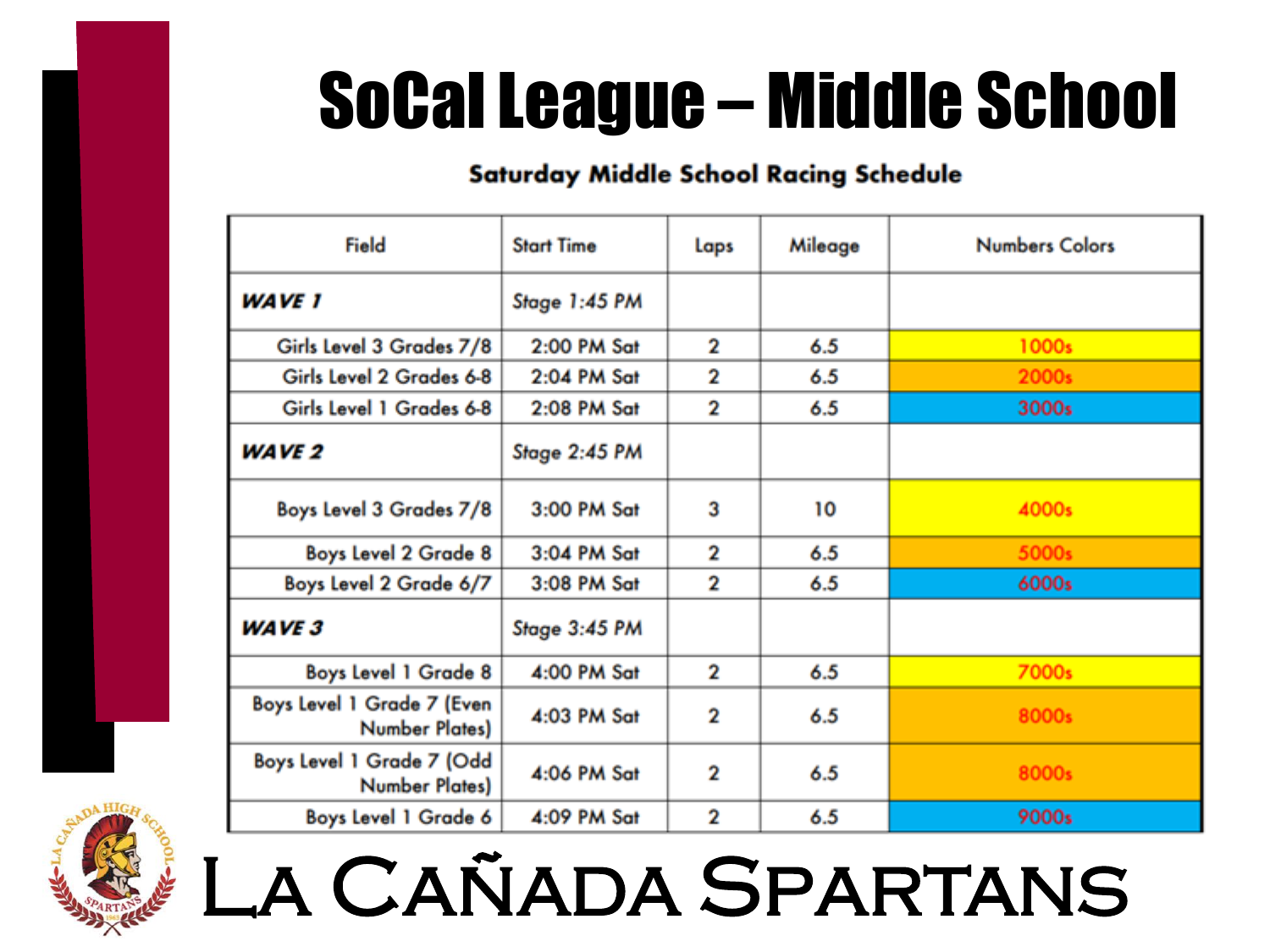### SoCal League – High School

#### **Sunday High School Racing Schedule**

| Field                 | <b>Start Time</b> | Laps           | Mileage         | <b>Numbers Colors</b> |
|-----------------------|-------------------|----------------|-----------------|-----------------------|
| <b>WAVE 1</b>         | Stage 9:00 AM     |                |                 |                       |
| JV1 Boys Conf A       | 9:15 AM Sun       | $\overline{2}$ | $\overline{11}$ | 1000s                 |
| JV1 Boys Conf B       | 9:20 AM Sun       | $\overline{2}$ | $\overline{11}$ | 2000s                 |
| JV1 Boys Conf C       | 9:25 AM Sun       | $\overline{2}$ | 11              | 3000s                 |
| <b>WAVE 2</b>         | Stage 10:15 AM    |                |                 |                       |
| Freshman Boys Conf A  | 10:30 AM Sun      | $\overline{2}$ | 11              | 4000s                 |
| Freshman Boys Conf B  | 10:35 AM Sun      | $\overline{2}$ | $\overline{11}$ | 5000s                 |
| Freshman Boys Conf C  | 10:40 AM Sun      | $\overline{2}$ | Ħ               | 6000s                 |
| <b>WAVE 3</b>         | Stage 11:30 AM    |                |                 |                       |
| <b>Varsity Girls</b>  | 11:45 AM Sun      | 3              | 16.5            | 100s                  |
| JV2 Girls             | 11:49 AM Sun      | 2              | 11              | 200s                  |
| <b>Freshman Girls</b> | 11:53 AM Sun      | 2              | 11              | 300s                  |
| JV1 Girls             | 11:57 AM Sun      | 2              | 11              | 400s                  |
| <b>WAVE 4</b>         | Stage 1:15 PM     |                |                 |                       |
| <b>Varsity Boys</b>   | 1:30 PM Sun       | 4              | 22              | 500s                  |
| JV2 Boys Conf A       | 1:34 PM Sun       | 3              | 16.5            | 7000s                 |
| JV2 Boys Conf B       | 1:38 PM Sun       | 3              | 16.5            | 8000s                 |
| JV2 Boys Conf C       | 1:42 PM Sun       | 3              | 16.5            | 9000s                 |

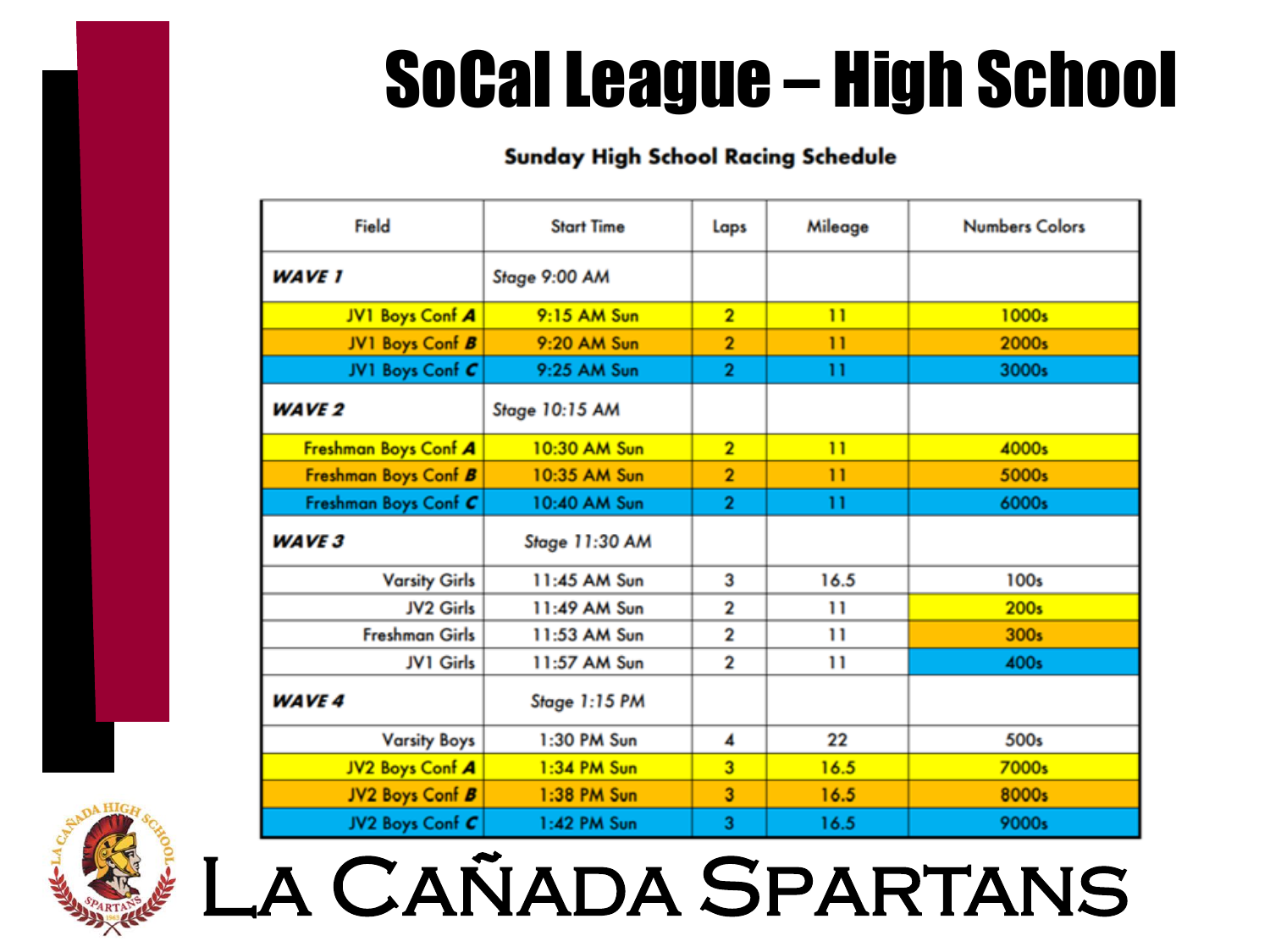### Code of Conduct

- $\triangleright$  Committed to safety
- $\triangleright$  Athletes that repeatedly engage in risky behaviors will be dropped from the team
- $\triangleright$  No riding without a helmet (NICA mandated ANY TIME on a bike)
- $\triangleright$  We are visible representatives of La Canada HS specifically and of mountain bikers in general (Trail use issues)



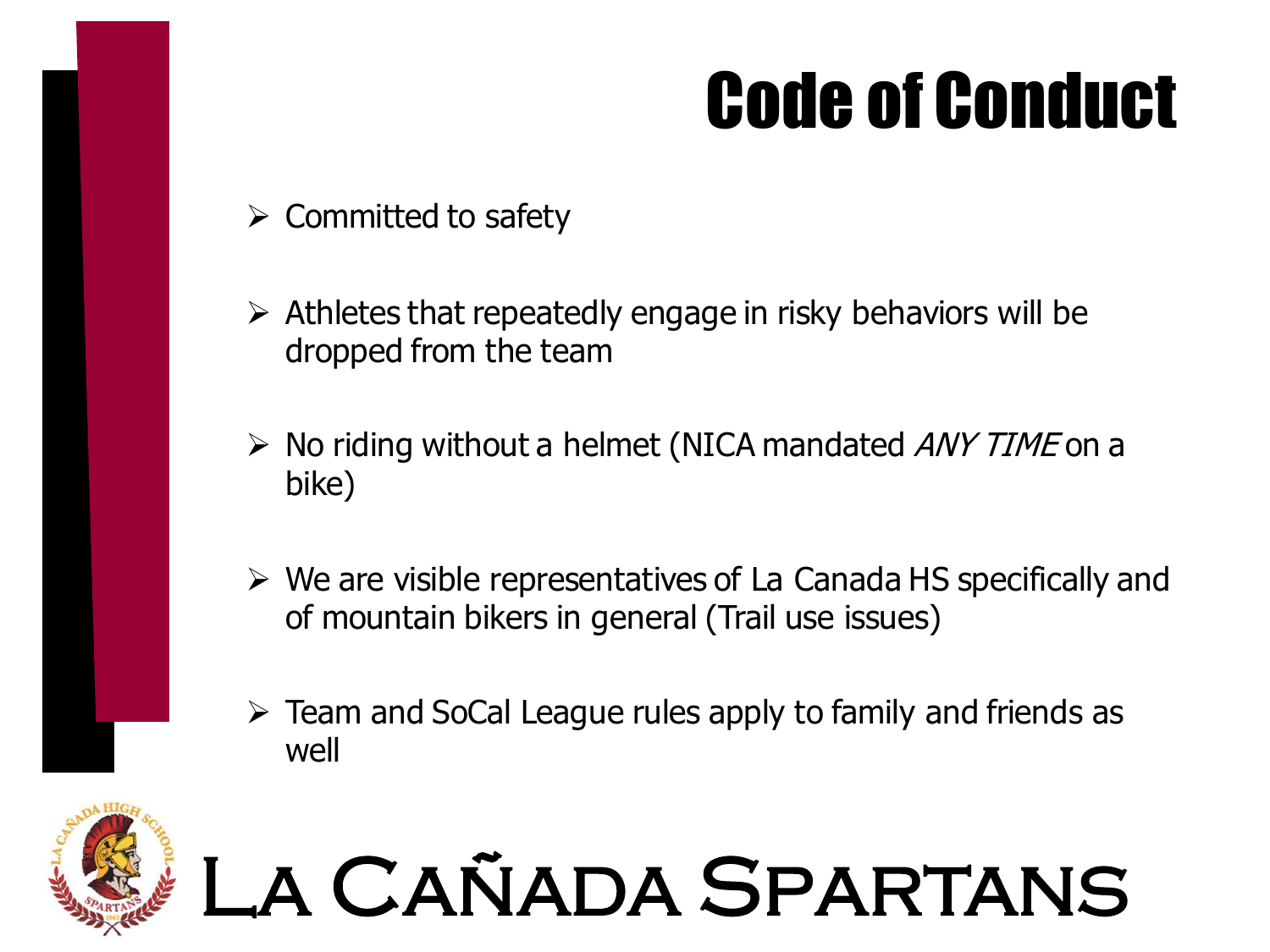### Equipment

- $\triangleright$  Mountain Bike Ready to ride
	- ➢Air, Brakes, Chain, Derailleur
	- ➢Hydraulic Disc Brakes preferable
	- $\triangleright$  Tubeless tires preferable properly inflated
- $\triangleright$  Bicycle helmet MIPS equipped is advised
- $\triangleright$  Gloves and eye protection
- $\triangleright$  Water/food (gels)
- $\triangleright$  Bike lights Front white solid/flashing; Rear flashing red light



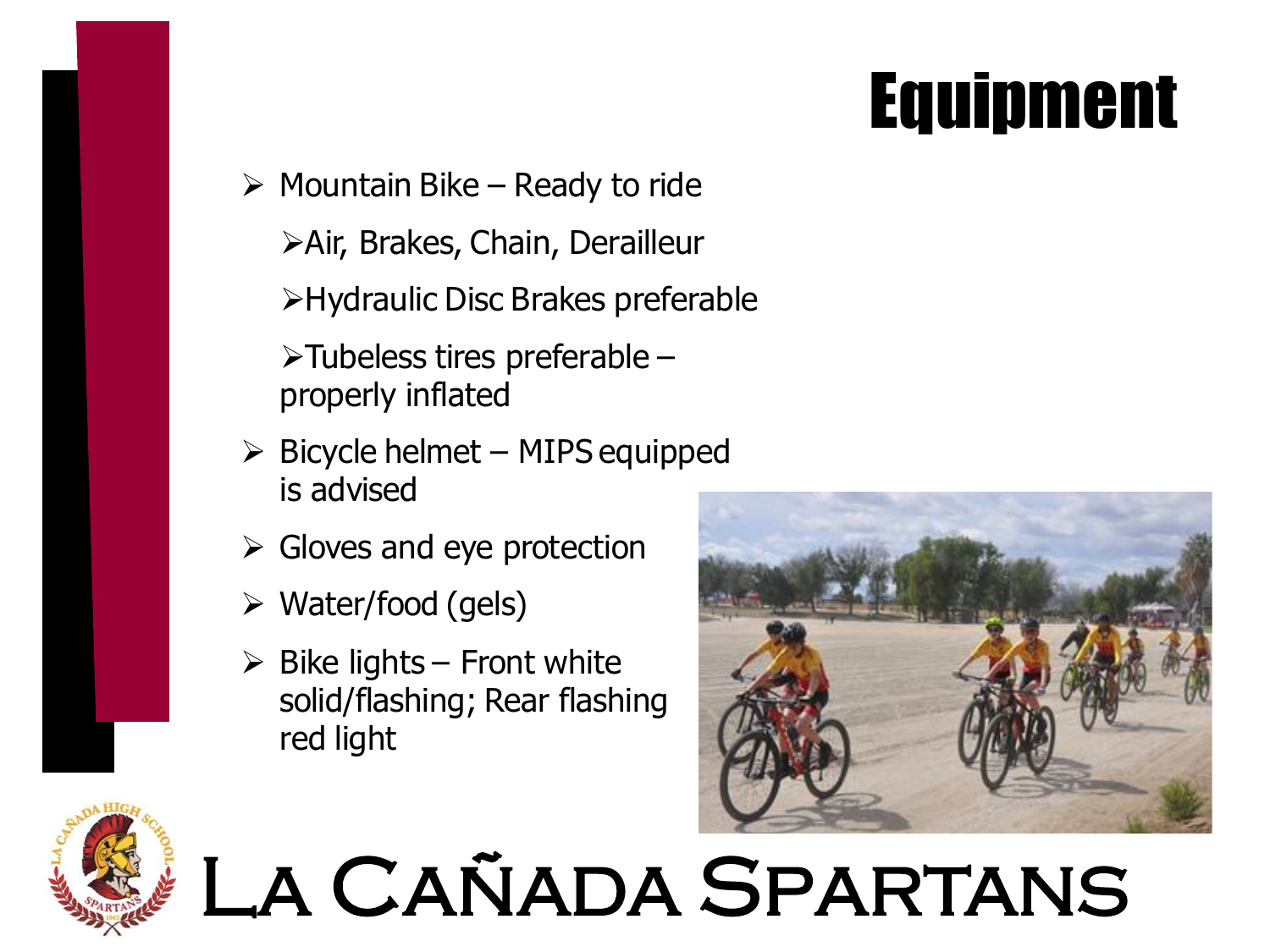## Equipment Cont'd

➢ Clothing appropriate for the ride

- ➢ Cycling shorts
- $\triangleright$  Layering Wind breaker and/or vest, leg or knee warmers, arm warmers
- $\triangleright$  Cycling shoes (if using clipless pedals)
- $Bell -$  to alert other trail users of your presence
- Innertube, small pump, tire levers (even if tubeless)
- ➢ Multi-tool with chain breaker
- ➢ Any health related rqmts i.e. Asthma
	- ➢ **Bike Shop Sponsors – TBD**
	- ➢ **reCYCLE (FaceBook Team Site)**

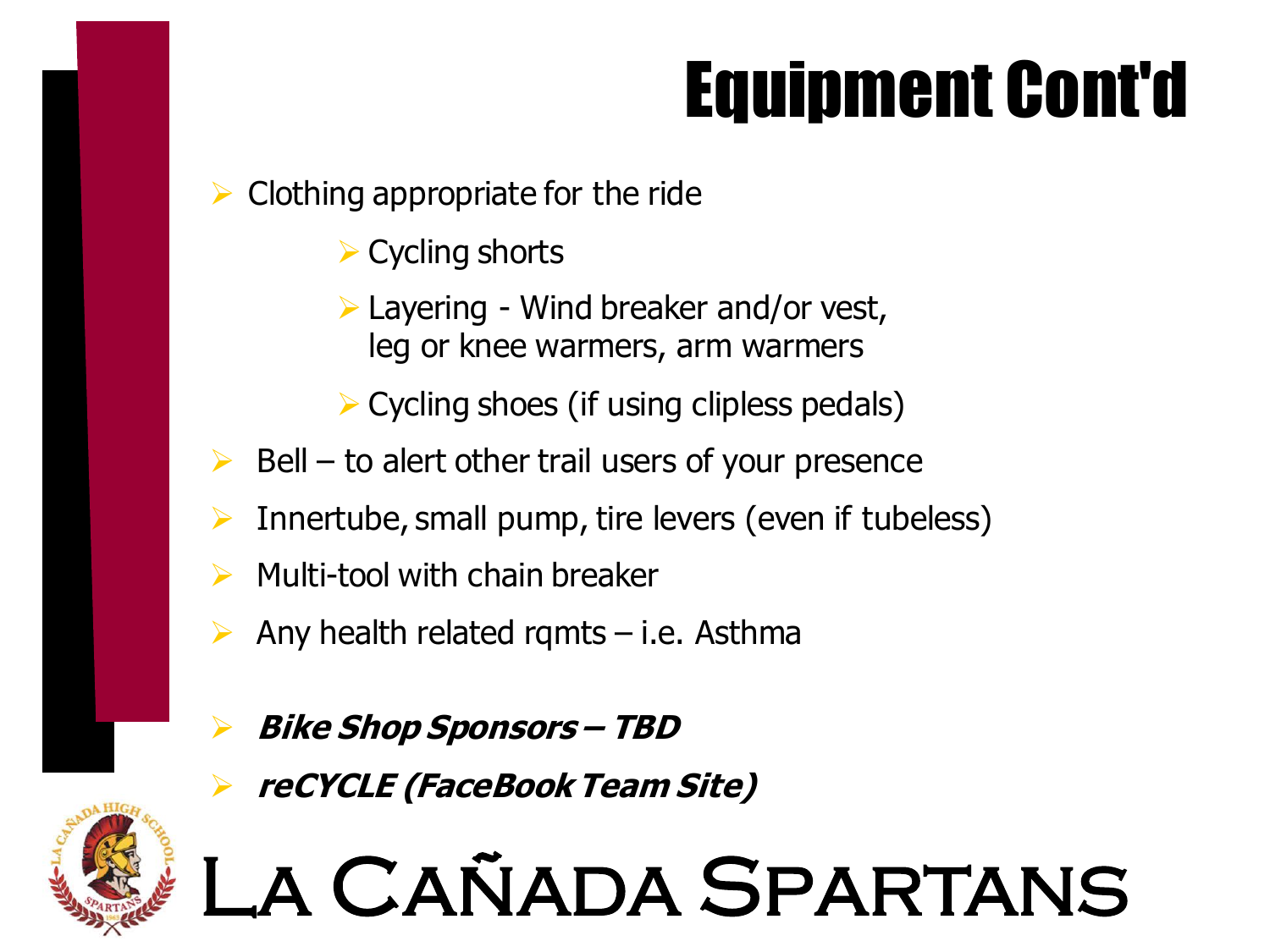### Volunteers

- $\triangleright$  Fundraising/Sponsorships
- ➢ Team Gear & Equipment
- ➢ Uniforms
- **Website**
- ➢ Season Kick-off BBQ
- $\triangleright$  Team Building Events
- ➢ Race Weekend Pit Zone Lead
	- $\triangleright$  Transportation of Equipment
	- ➢ Set up/Break Down of Pit Zone
- ➢ Race Weekend Food & Drink
	- ➢ Pit Zone/Saturday Lunch and Dinner/Sunday Breakfast
- ➢ League Race Volunteers
	- Marshaling/Parking Attendant/Feed Zone/Finish Line/Sweeper
- ➢ Photo/Video

Most positions will be posted through a *Sign Up Genius* 



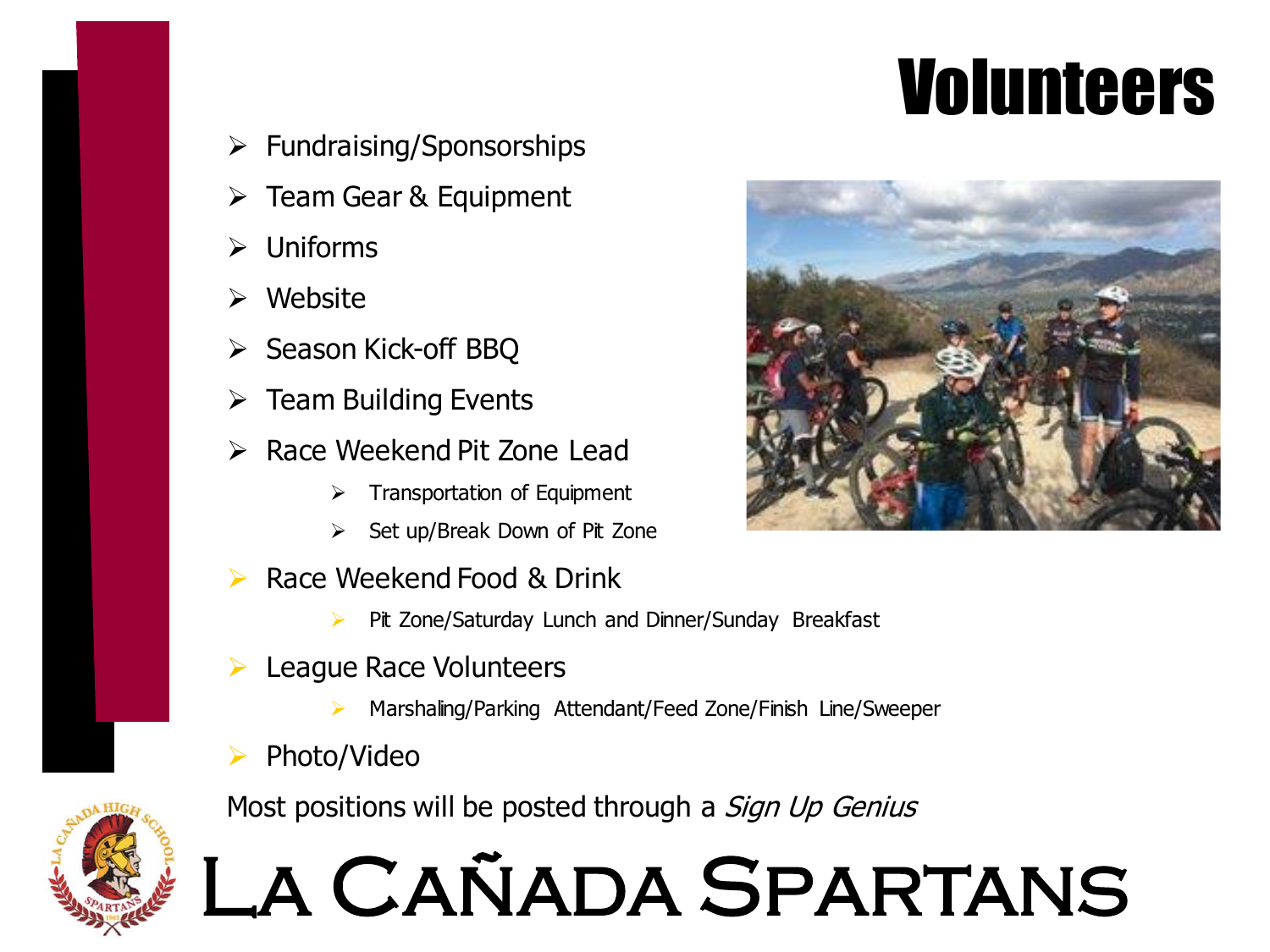### Joining the Team

- $\triangleright$  Our goal is to allow anyone interested join the team
- $\triangleright$  The league 6:1 coach to rider ratio forces us to make sure we have enough coaches
- $\triangleright$  If we cannot accept all riders, priority of joining is as follows:
	- ➢ Returning Riders
	- $\triangleright$  New riders who have a parent coaching
	- $\triangleright$  New riders based on grade Sr., Jr, Soph, Fr., 8th, 7th, 6th

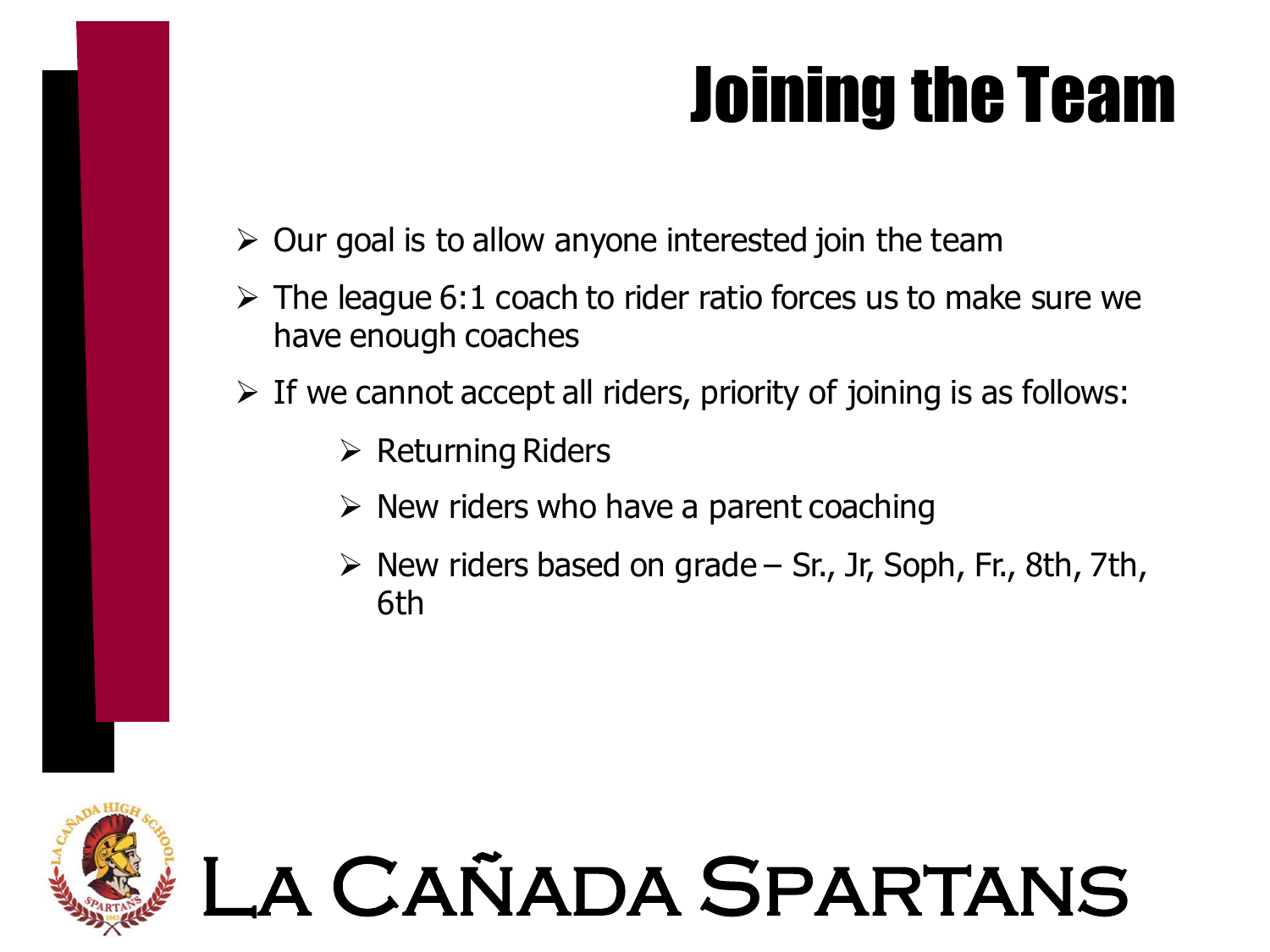#### **Costs**

#### ➢ Equipment

#### ➢ League Costs

- $\triangleright$  Rider SoCal League Dues \$100
- $\triangleright$  Race Fee Per Race \$60 HS / \$40 MS

#### $\triangleright$  LCHS Team Fee: \$100, waived if:

- $\triangleright$  if you paid \$100 last year
- $\triangleright$  If you bring a sponsor in for \$200 or more

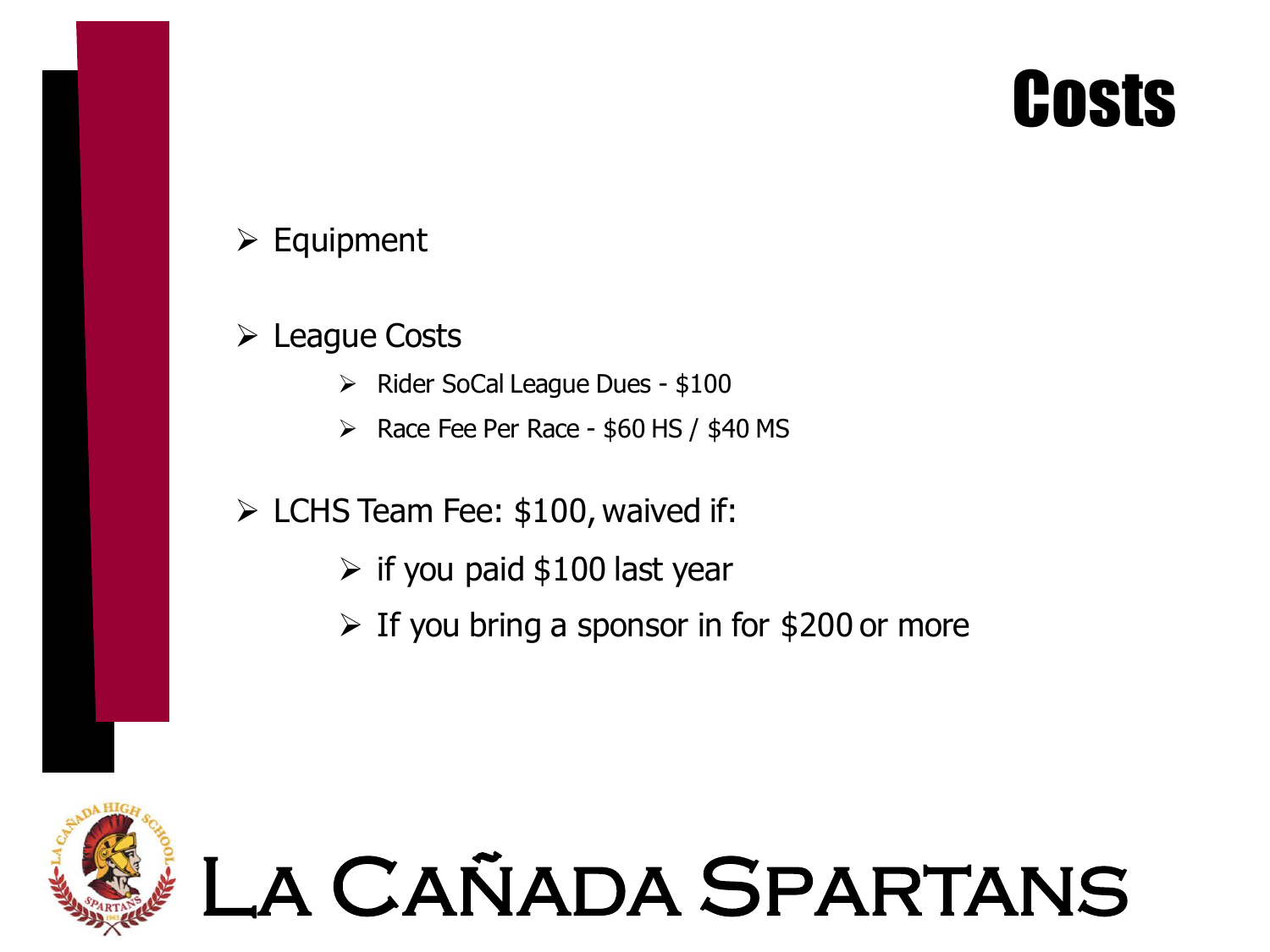#### How to Join

#### **MUST BE REGISTERED WITH NICA TO RIDE**

- **1. Returning riders** should mark 'Yes' on the Returning Rider Form by Sept. 27th and will get email with link to register on or around October 1st.
- **2. New riders** should fill out the 'New Rider Form' with rider and parent info by Sept. 27th, and then also get an email link to register on the league site on or around Oct. 1.
- 3. Pay \$100 team fee
	- 1. Check to: LC MTB Team (mail or drop off at 4825 Daleridge Rd. LC) or
	- 2. Zelle transfer to: lcmtbteam@gmail.com

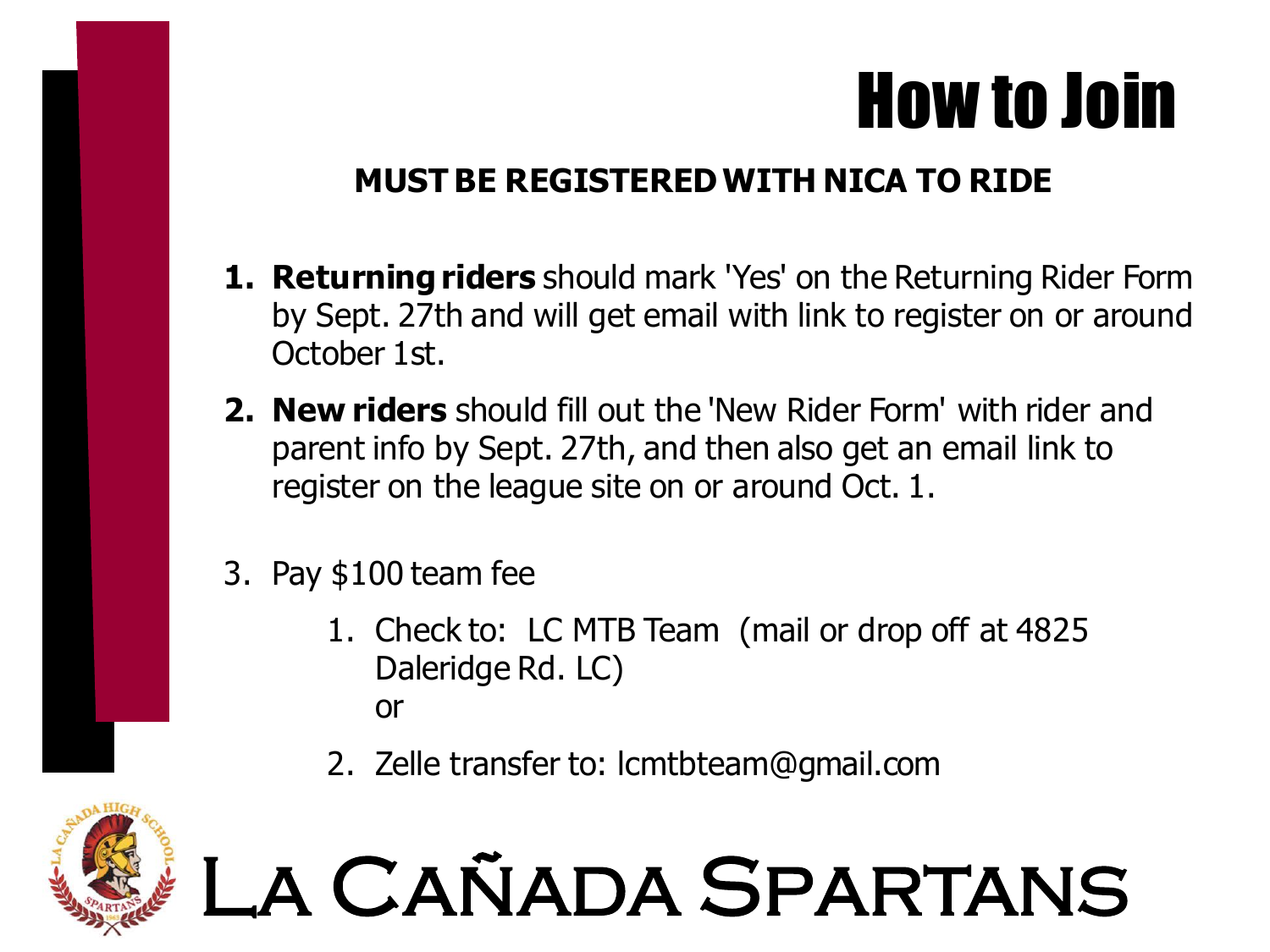## Communication / Contact Info

Team Email: <u>Icmtbteam@gmail.com</u> Team Website: [www.lcmtbteam.com](http://www.lcmtbteam.com) Instagram: lcmtbteam Twitter: lcmtbteam

Bill Barker – [barkerwilliam1969@gmail.com](mailto:barkerwilliam1969@gmail.com) / 626.354.0113 Derek Grey – [dmgrey@hotmail.com](mailto:dmgrey@hotmail.com) / 818.524.8832

Communication RE: practices will be from Pod coaches and may vary in how to communicate.